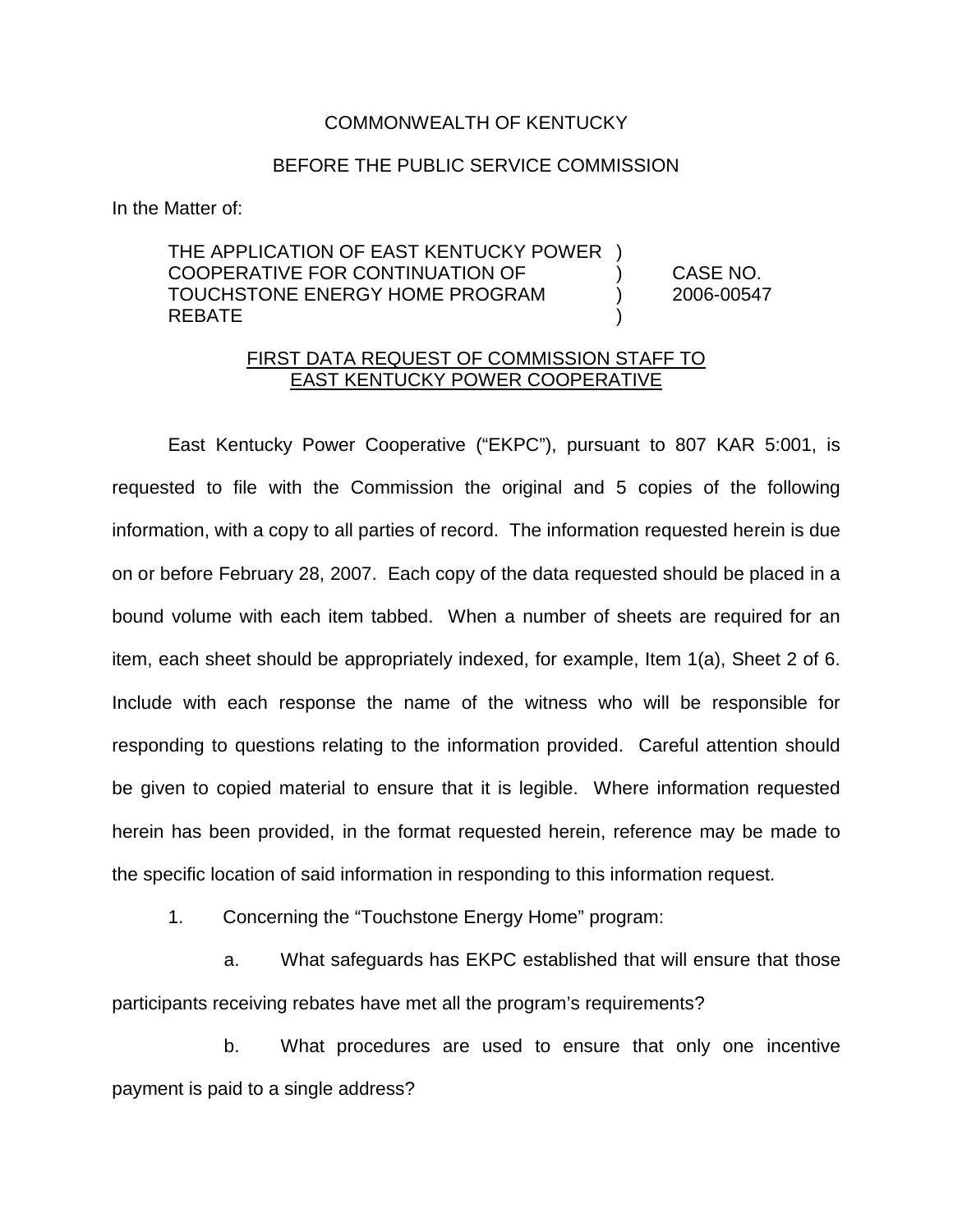2. Concerning the electric heat pump program:

a. What validation procedures did EKPC establish to ensure that the installed electric heat pump met the "Energy Star" standards for that participant?

b. What procedures are used to ensure that only one incentive payment is paid to a single address?

3. Refer to EKPC's Integrated Resource Plan, Case No. 2006-00471,<sup>1</sup> and specifically the section on  $DSM - 2$  Touchstone Energy Home program. What are EKPC's plans on maintaining the DSM – 2 Touchstone Energy Home program participants' information?

4. Concerning the recovery of program costs:

a. While preparing the application in this case, did EKPC give any consideration to seeking cost recovery of the program costs as provided under KRS 278.285? Explain the response.

b. If EKPC does not plan to seek recovery of the DSM program costs, explain in detail why EKPC decided against seeking cost recovery under KRS 278.285.

5. Has EKPC pursued other means to fund this rebate program (i.e., Federal Grants, Corporate Sponsorships, etc)?

6. Provide a breakdown of customer participation, by member-company, which includes how many customers have received rebates and the amount of those rebates.

<sup>&</sup>lt;sup>1</sup> Case No. 2006-00471, The 2006 Integrated Resource Plan of East Kentucky Power Cooperative, Inc.